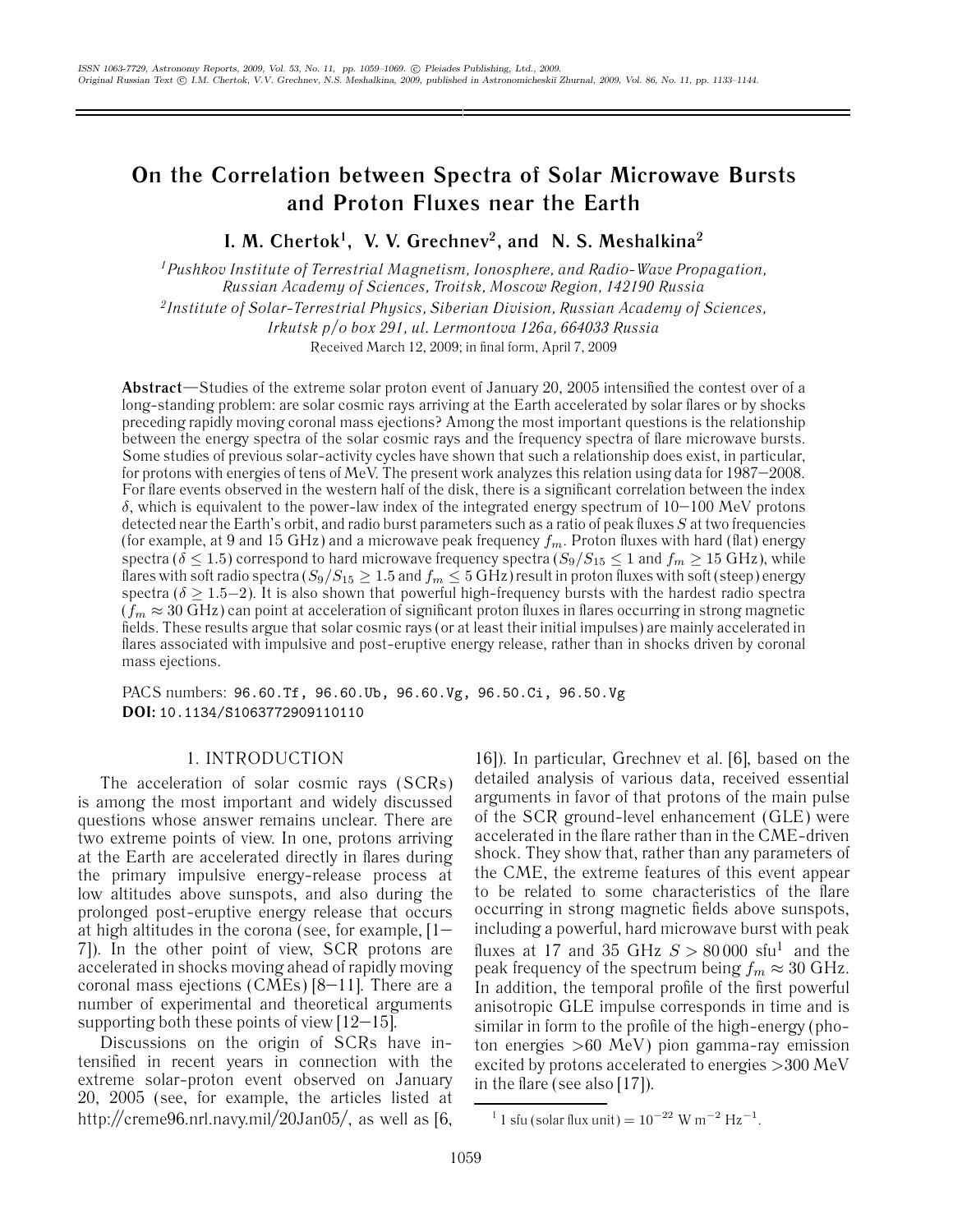For proton events associated with flares occurring in the western half of the solar disk, numerous works have revealed sufficiently high correlations between proton fluxes of various energies detected near the Earth and the intensity of the flare emission in various ranges, in particular, such parameters as the peak and integrated fluxes of microwave bursts [18–21], soft X-ray fluxes [22, 23], and fluences of gammaray line emission at 4–7 MeV [24, 25]. However, the conclusion that these correlations indicate to the acceleration of solar cosmic rays in flares was questioned by Kahler [26]. He argued that the correlations mentioned above could be explained by the so-called "big flare syndrome." The latter means that any parameters (including those with no physical relations between them) reflecting the flare energetisc will correlate well. In the concept of SCR acceleration in shocks, it assumes that stronger flares are accompanied by more massive and rapid CMEs, and thus by stronger shocks that are able to accelerate greater numbers of particles to high energies. Correlations between finer quantitative parameters, such as those describing the spectra of the flare emission, and the energy spectra of SCRs may support a flare origin for SCRs. Close relations between parameters of this sort can hardly be explained by the "big flare syndrome."

A number of studies [25, 27–29] indicate correlations between parameters of the frequency spectra of microwave bursts, which reflect the energy spectra of the electrons accelerated in flares, and parameters of the energy spectra of protons with energy of tens MeV detected near the Earth. In particular, the western events of 1966–1986, i.e., of the 20th and 21st solar cycles, were examined in [28, 29]. In this case, the ratios of the peak fluxes of microwave bursts at near 9 and 15 GHz ( $S_9/S_{15}$ ) and the peak frequency  $f_m$  were adopted as parameters of the radio spectrum, while the proton fluxes were characterized by the index  $\delta$ of the power-law integrated energy spectrum,  $J_E \propto$  $E^{-\delta}$ . As was expected for a flare origin of the SCRs, flares with hard radio spectra (i.e., with  $S_9/S_{15} < 1$ and/or  $f_m \geq 15$  GHz) were accompanied by proton fluxes with hard energy spectra ( $\delta \leq 1.0-1.5$ ), whereas the proton fluxes with the softest energy spectra ( $\delta \geq 2$ ) were associated with flares displaying soft microwave-burst spectra  $(S_9/S_{15} > 1.5$  and/or  $f_m \leq 5$  GHz).

The purpose of our present study is to verify these important correlations and relationships using new data obtained in 1987–2008, during the 22nd and 23rd solar-activity cycles. Our analysis supports a statistical relation between the spectra of solar microwave bursts and of protons detected near the Earth. In addition to the correlation between these spectra, we also analyze the relation between powerful high-frequency radio bursts at  $f \approx 35$  GHz and the strongest proton events.

## 2. DATA AND PARAMETERS ANALYZED

There are fairly complete data on solar flares, radio bursts associated with flares, and the corresponding proton fluxes detected near the Earth for 1987–2008. Our analysis mainly considers the proton events contained in the 1987–1996 catalog of [30] and the NOAA list encompassing the entire period up to 2008 (see http://umbra.nascom.nasa.gov/SEP/seps.html). We also used time profiles of proton fluxes regularly detected near the Earth by the geostationary GOES satellites at energies of  $E > 10$ , 50, and 100 MeV (graphical files of these profiles for every three days can be found at http://www.swpc.noaa.gov/ftpmenu/ warehouse.html). These data together with some additional information reveal distinct SCR enhancements exceeding  $J_{10} \approx 5$  pfu<sup>2</sup> for the proton flux in the  $E > 10$  MeV channel and detectable enhancements to  $J_{100} \geq 0.03 - 0.05$  pfu above the background in the  $E > 100$  MeV channel. In cases when distinct enhancements were detected in both the 10 MeV and 100 MeV channels, we examined some weaker events as well. All the peak proton fluxes considered were analyzed using the five-minute GOES data.

For further study, we chose proton events originating from flares occurring in the western half of the solar disk, within heliolongitudes W00–W90. It is well known that proton enhancements associated with such events and their relation to the flare radiation are not distorted strongly by heliolongitude effects of the SCR propagation. Among western near-limb events  $(W \approx 90^{\circ})$  we analysed only those events that did not display any explicit screening of the microwave emission. As an exception, we also included three strong GLEs originating with flares located slightly to the east of the central meridian,observed on October 19, 1989 (heliolongitude Е10), August 24, 1998 (Е07), and October 28, 2003 (Е08).

Comparing the radio and proton spectra, we must minimize effects exerted on the SCR energy spectrum by the escape of particles from the acceleration region and their propagation in interplanetary space. Therefore, in addition to the limits imposed on the heliolongitudes, for more suitable comparison with spectra of particles accelerated in flares, we accepted the spectrum of the initial, almost freely propagating and frequently anisotropic proton impulse. In the time profiles of the western proton enhancements, this

<sup>&</sup>lt;sup>2</sup> The unit for measured proton fluxes is  $1 \text{ pfu} = 1 \text{ pro}$ ton cm<sup> $-2$ </sup> s<sup>−1</sup> sterad<sup>-1</sup>.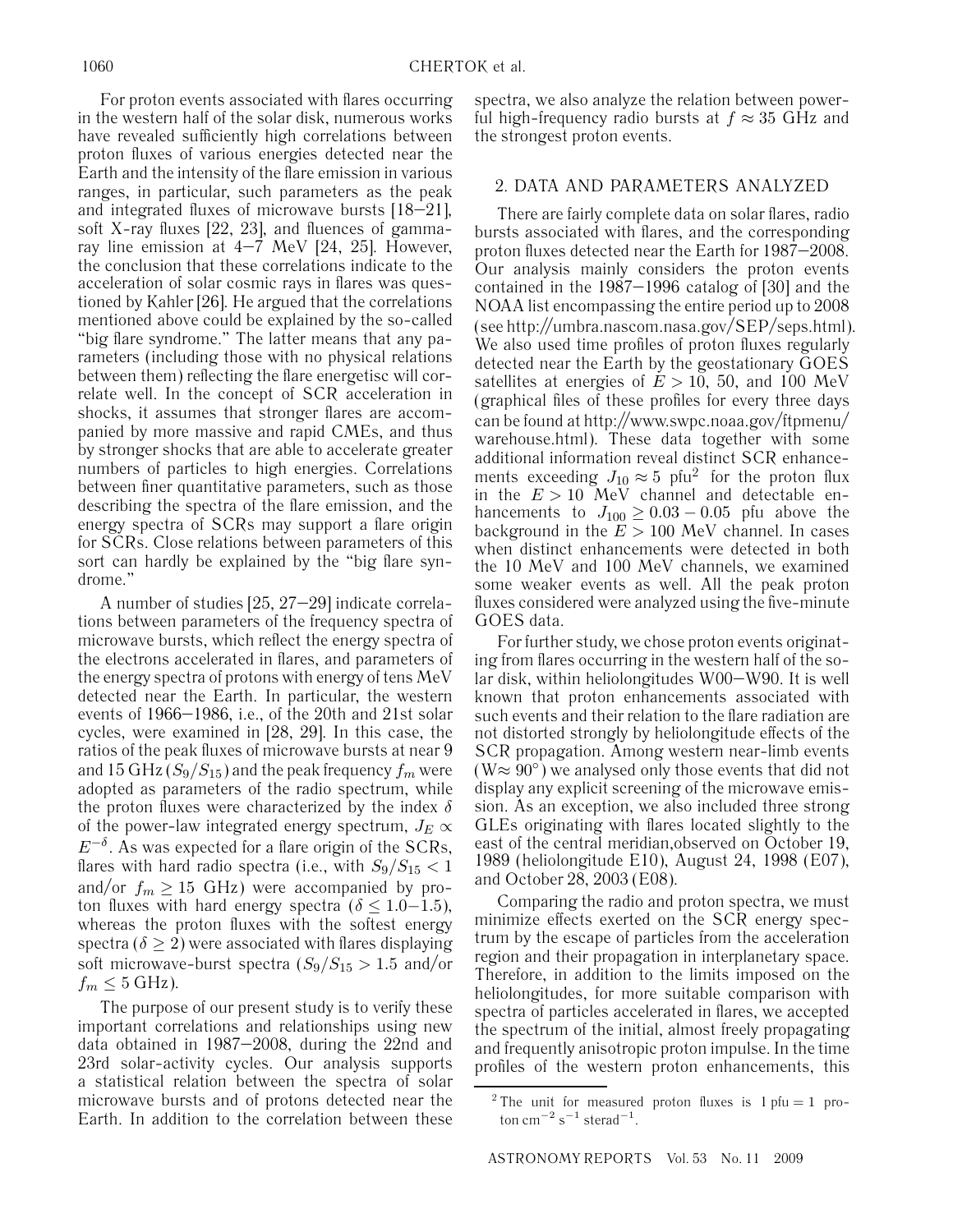impulse corresponds to either a rapid maximum (for  $E > 10$  MeV, the time delay is within several hours relative to a flare), or fairly distinct steps with weak dispersions in the three energy channels  $E > 10, 50$ , and 100 MeV. We excluded very extended peaks in the profiles of the proton enhancements, as well as maxima that obviously coincided with the sudden commencements of geomagnetic storms, i.e., with interplanetary shocks arriving at the Earth. In these cases, the proton flux, in particular, the flux at  $10-$ 50 MeV, was significantly increased due to particles captured in the interplanetary disturbance. In addition, the geomagnetic storms that frequently follow such sudden commencements considerably change the measurement conditions for space and ground detectors of energetic particles. For these reasons, we excluded events that directly coincided with one or two sudden commencements, such as those of November 26, 2000; November 9–10, 2002; and May 29, 2003.

By analogy with [5], for each event, we determined the parameter  $\log(J_{10}/J_{100})$ , which characterizes the proton energy spectrum, where  $J_{10}$  and  $J_{100}$ are the peak proton fluxes at  $E > 10$  and 100 MeV, respectively. It is obvious that this parameter is nearly equivalent to the index  $\delta$  of the power-law integrated energy spectrum,  $J_E \propto E^{-\delta}$ , and we shall use  $\delta$  to denote this parameter. We note again that this is by no means an instantaneous energy spectrum simultaneously detected in the various channels, but instead the spectrum of the peak proton fluxes, taking into account the spread in the arrival times of particles of various energies at the Earth.

To determine the parameters of the frequency spectra of microwave bursts associated with the the selected proton flares, we used in first instance the round-the-clock data of the RSTN world network of radio observatories at 1.4, 2.7, 5.0, 8.8 and 15.4 GHz, published in Solar-Geophysical Data (http://sgd.ngdc.noaa.gov/sgd/jsp/solarindex.jsp) and also available at ftp://ftp.ngdc.noaa.gov/STP/ SOLAR\_DATA/SOLAR\_RADIO/BURSTS/. Information on bursts at the higher frequencies 17, 35, and 80 GHz was obtained from corrected measurements by the Nobeyama radio polarimeter (see http: //solar.nro.nao.ac.jp/norp/), which are not roundthe-clock. We thoroughly examined the records for the selected events and refined the excess fluxes relative to the pre-flare levels that were automatically calculated by the software controlling the radio polarimeters. The 80 GHz fluxes measured from June 1999 to June 2005 were corrected, since they were progressively underestimated due to equipment degradation. In several extreme events recorded in the Nobeyama radio polarimeter data at 35 GHz, there are intervals spoiled by overloads due to extremely high fluxes. Each spoiled interval was replaced with the square root of the product of the time profiles at 17 and 80 GHz, while the scaling coefficients were found by joining the recovered curves with the starting and ending intervals recorded at 35 GHz without overloads.

There are two mechanisms responsible for microwave bursts: gyro-synchrotron emission of electrons accelerated in the flare and thermal bremsstrahlung of the flare plasma [31]. The flux density of thermal radiation rarely exceeds 100 sfu, and its spectrum is flat in the optically thin region (which is most probably relevant at 9 GHz and above). Thermal radiation is appreciable in weak radio bursts associated with large X-ray flares, whereas gyrosynchrotron radiation from accelerated electrons dominates in powerful microwave bursts. Therefore, the slope of the radio spectrum in the optically thin region (to the right of the spectral maximum  $f_m$ ) is a relevant parameter describing the spectrum of accelerated electrons [31]. However, the statistical analysis of [19] shows that  $f_m \approx 9 - 15$  GHz in most microwave bursts (in some cases, this can be attributed to the predominance of radiation from the tops of flare loops at frequencies below 15 GHz). Consequently, round-the-clock measurements carried out at 8.8 and 15.4 GHz frequently do not correspond to the optically thin region of the radio spectrum. The Nobeyama radio-polarimeter observations at 17, 35, and 80 GHz do not clarify the situation, since these observations are not round-theclock and the  $f_m$  value or large-scale proton events can shift to higher frequencies, reaching 35 GHz and above (see also [6, 18]). Therefore, as was the case for the earlier studies [28, 29], we compare the energy spectrum of proton fluxes detected near the Earth with some other parameters of the microwaveburst spectrum, namely, the ratio of the peak flux densities S at  $f = 8.8$  and 15.4 GHz,  $S_9/S_{15}$ , and the frequency  $f_m$  of the maximum flux density of the microwave radio emission. For the events observed at Nobeyama, we also used a third parameter: the ratio of the peak flux densities at  $f = 17$  and 35 GHz,  $S_{17}/S_{35}$ .

It is clear that the ratios of the peak fluxes observed at these pairs of frequencies somehow characterize the same peak frequency  $f_m$  of the microwave bursts. The parameter  $S_9/S_{15}$  is attractive, since it can be easily determined using openly available data for most events and it describes well both the hard frequency spectrum  $(S_9/S_{15} < 1, f_m \ge 15 \text{ GHz})$  and the comparatively soft radio spectrum  $(S_9/S_{15} > 1,$  $f_m \leq 5-9$  GHz). This also is true to a lesser extent of  $S_{17}/S_{35}$ . Note that the peak frequency  $f_m$  depends on both the energy spectral index of the radiating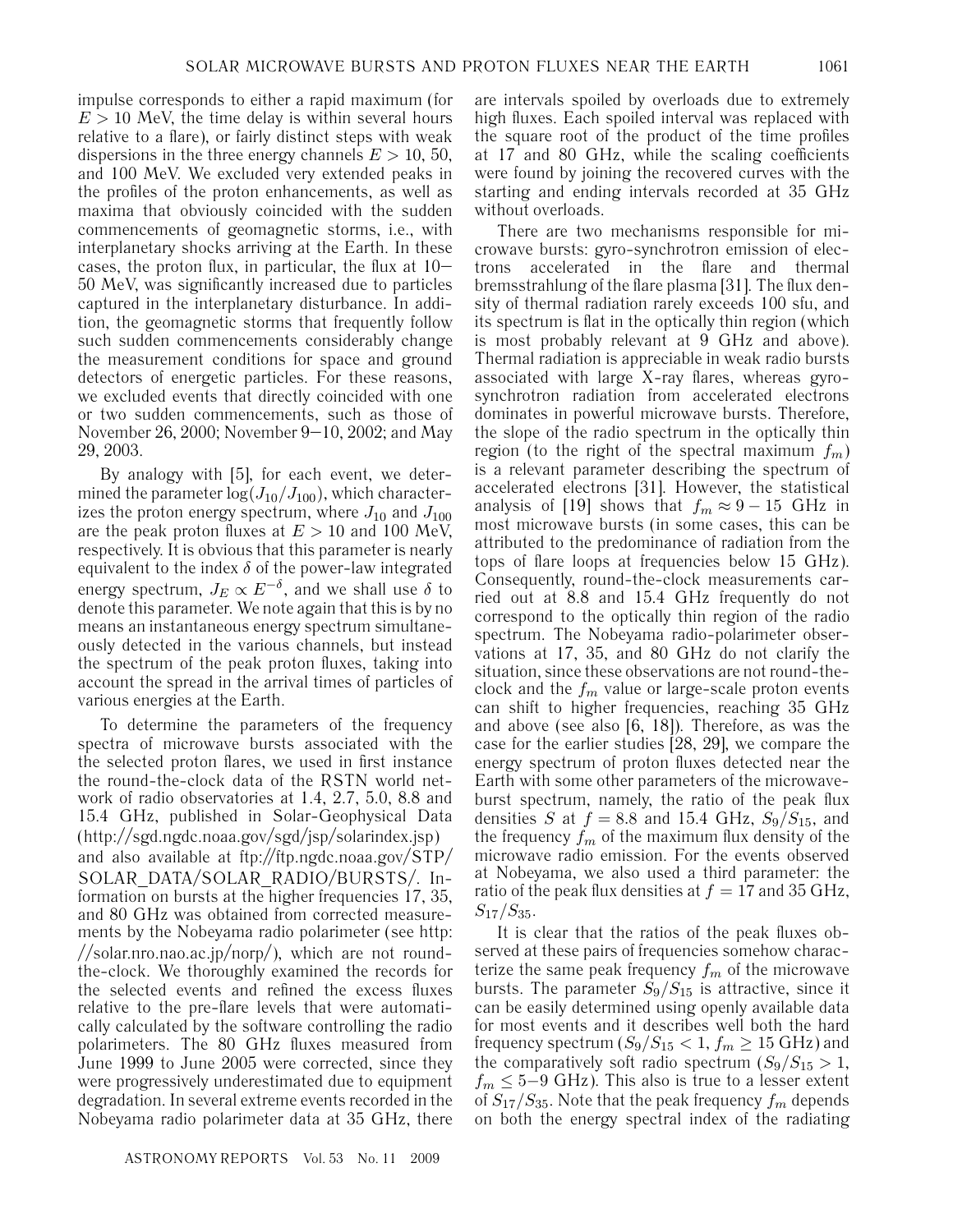

**Fig. 1.** Correlation between the ratio of the peak fluxes of the flare microwave bursts at 8.8 and 15.4 GHz  $(S_9/S_{15})$  and the spectral index of solar proton fluxes ( $\delta =$  $log(J_{10}/J_{100}))$  determined near the Earth at  $E > 10$  and 100 MeV. The plot includes proton events associated with flares observed in the western half of the disk during 1986–2008. The straight line corresponds to a linear regression fit. The events with ground-level enhancements (GLEs) of high-energetic particles are distinguished by crosses. The numbers indicate the following events (according to the Main Table):  $41 -$ July  $14$ , 2000;  $43 -$ September 12, 2000; 59—December 26, 2001; 63—July 15, 2002; and 81—January 20, 2005.

electrons and other parameters, such as the magnetic field in the source, the number of electrons accelerated in the flare, and the angle between the magnetic field and the line of sight [31]. To a considerable degree, this explains the spread in the correlation between the indicated radio parameters and the proton energyspectral index detected near the Earth. When different RSTN observatories gave different fluxes for a given frequency, we used the averaged flux for  $S$ . As a rule, we adopted one of the observed frequencies indicated above as  $f_m$  without any interpolation. Due to the lack of the data for 15.4 GHz, we did not analyze the western events observed January 2–3, 1988; November 8, 1988; June 18, 1989; and October 19, 1994.

Our main table of proton events, i.e., the SCR enhancements and corresponding flares whose spectra we compare, is presented at http://helios. izmiran.troitsk.ru/lars/Chertok/SEPs\_radio/index. html, and is referred to further as the Main Table. Some additional illustrations omitted here can be found at this site. For each event, the Main Table indicates the number of an event; the date and time of the peak proton flux used to measure the fluxes in the  $E > 10$  and 100 MeV channels and the energy-spectrum parameter  $log(J_{10}/J_{100})$ ; the maximum percentage of ground SCR enhancements [32] for GLE-accompanied events; the time of the microwave-burst maximum, and the class and coordinates of the flare that was the source of the proton event; the maximum sfu fluxes of microwave bursts detected at 8.8 and 15.4 GHz, and the ratio of these fluxes,  $S_9/S_{15}$ ; the analogous Nobeyama data for 17 and 35 GHz; and, finally, the peak frequency of the microwave bursts  $f_m$ . The Main Table indicates the frequency  $f_m$  determined from the Nobeyama radio polarimeter multi-frequency records in parentheses. This frequency is determined as the vertex of a parabola passing through three points near the maximum of the radio spectrum detected at each time in  $\log f - \log S$  coordinates (the table takes the highest  $f_m$  over the entire burst). It is impossible to calculate such refined  $f_m$  values for all the events in the Main Table, since the RSTN observations are limited to 15.4 GHz, and records accessible by Internet are available only for events observed after 2000. To keep the technique uniform, we did not attempt to derive  $f_m$  values via interpolation.

Note that the strong proton enhancement following the western flare of March 17, 1989 (time of maximum 17:35 UT, magnitude 2В/Х6.5, and coordinates N33 W61) was exceptional, and it was excluded from the Main Table and our the further analysis. This enhancement displays an extremely soft protonenergy spectrum at tens of MeV: during the step in the growth phase and at the first maximum of  $J_{10} \approx$ 170−300 pfu, the proton flux at >100 MeV exceeds the background by not more than  $J_{100} \approx 0.003$  pfu. This corresponds to a proton spectral index  $\delta \geq 4.75$ , which substantially exceeds the proton indices  $\delta \approx$ 3.2 for the softest western events. The most probable reason for this is that the event occurred in the decay phase of an extremely powerful geomagnetic storm with its minimum index  $D_{\rm st} \approx -589$  nT observed on March 14, 1989.

## 3. CORRELATION BETWEEN  $S_9/S_{15}$  AND  $\delta$

Figure 1 presents the correlation between the parameters of the 10–100 MeV proton-energy spectrum detected near the Earth  $\delta = \log(J_{10}/J_{100})$  and of the microwave-burst spectrum  $S_9/S_{15}$  determined for 86 events observed during 1987–2008. The GLEaccompanied cases, i.e., events displaying significant fluxes of high-energy protons with  $E \approx 1$  GeV, are distinguished by crosses. Though the spread is large, there is a significant positive correlation between the parameters of the radio and proton spectra, with correlation coefficient  $r \approx 0.55$ . When the radio spectrum changes from hard to soft  $(S_9/S_{15}$  increases from 0.3 to 2.5), the proton spectrum near the Earth also displays a tendency to change from hard to soft ( $\delta$  increases from 1.2 to 2.6, on average). Among the 34 proton events with the hardest energy spectra  $(\delta \leq 1.5)$ , 24 events, or about 71%, are associated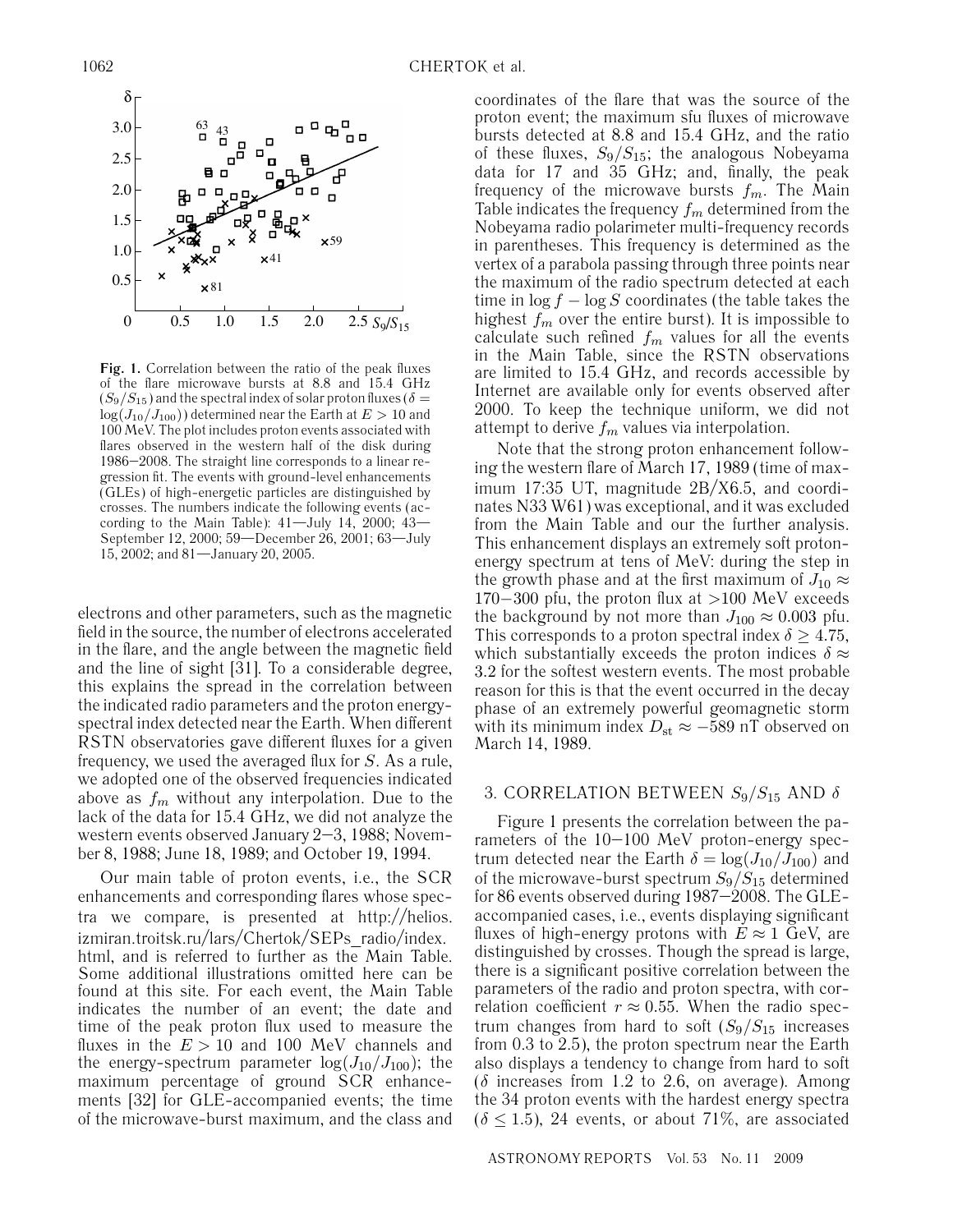with flares of comparatively hard microwave-burst spectra  $(S_9/S_{15} < 1.5)$ . On the other hand, 20 of the 28 proton events with the softest energy spectra ( $\delta$  > 2), also about 71%, correspond to soft microwaveburst spectra ( $S_9/S_{15} \ge 1.5$ ). For the flare events, 26 of the 36 total (72%) microwave bursts with the hardest radio spectra  $(S_9/S_{15} < 1)$  were accompanied by proton fluxes with fairly hard spectra ( $\delta$  < 1.75), while 19 of 30 (63%) flares with soft radio microwave-burst spectra  $(S_9/S_{15} \geq 1.5)$  resulted in proton events with soft energy spectra ( $\delta \geq 2$ ).

There are numerous reasons for the large spread in the events shown in the correlation diagram of Fig. 1. For microwave bursts, these include the properties of gyrosynchrotron microwave-burst emission discussed in Section 2, in particular, the dependence of the frequency spectra on the spectra of the radiating electrons, as well as other parameters, such as the magnetic field in the radiation region. In addition, there are some discrepancies between the peak radio flux measurements carried out by different observatories. The spread in the proton fluxes is probably determined primarily by conditions of the particle escape from the acceleration region and their subsequent propagation in the corona and interplanetary space.

Enhancements in proton fluxes detected near the Earth can be associated with both flares occurring in active regions and flare-like processes occurring during filament eruptions outside active regions. It is well known that such events are accompanied by proton fluxes with softer energy spectra and by comparatively weak microwave emission. For such radio bursts, the bremsstrahlung contribution can be significant.

Let us now consider several exceptional events, marked by numbers in Fig. 1. In the events of September 12, 2000 (43) and July 15, 2002 (63), very soft proton spectra ( $\delta \approx 2.82$  and 2.9) were combined with fairly hard radio spectra  $(S_9/S_{15} \approx 0.98$  and 0.75). The main reason for the soft proton spectrum (and the weakness of the microwave emission) in the event of September 12, 2000 is that this event is right associated with the eruption of a large filament outside an active region; the hardness of the radio spectrum has been caused by a significant thermal contribution. In addition, the source of this event was located at heliolongitude W09, fairly far from the optimum region launching open magnetic field lines arriving at the Earth. The effect of the heliolongitude softening of the proton spectra is apparently even more pronounced in the event of July 15, 2002, resulting from a flare at W01. The extended temporal profile of the proton flux, which is similar to those typical for eastern flares, supports this hypothesis. Nonmetering of these two exceptional events increases the correlation coefficient to  $r \approx 0.60$ .



**Fig. 2.** Same as Fig. 1 for the GLE cases only. The numbers indicate the events:  $35 -$ May 6, 1998;  $41 -$ July 14, 2000; 59— December 26, 2001; 80—January 17, 2005; and 81—January 20, 2005.

Among proton enhancements with hard energy spectra under comparatively soft radio spectra, we first consider the GLE case observed on December 26, 2001 (59), which has  $S_9/S_{15} \approx 2.11$  but small  $\delta \approx 1.17$  at the ten of MeV range. According to [32], this GLE event was associated with the weakest soft X-ray burst (M7.1) over the three last solar-activity cycles. The microwave emission of this event was also quite moderate ( $S_9 \approx 3800$  sfu and  $S_{15} \approx 1800$  sfu), and had a comparatively low peak frequency  $f_m \approx$ 7 GHz. This indicates that the microwaves were generated in comparatively weak magnetic fields. The well known Bastille Day event observed on July 14, 2000 (41) displayed a fairly hard proton spectrum  $(\delta \approx 0.89)$  under a comparatively soft radio spectrum  $(S_9/S_{15} \approx 1.44)$ . This radio spectrum was probably associated with a pronounced post-eruptive energy release that appeared, in particular, through one of the most extended flare arcades in soft X-rays and the extreme ultraviolet [33]. The extreme GLE event on January 20, 2005 (81) displayed the hardest proton spectrum at tens of MeV, though the radio spectrum in the region 8.8–15.4 GHz was only moderately hard  $(S_9/S_{15} \approx 0.77)$ ; however, as was already mentioned, an extreme radio burst occurred at higher frequencies [6]. The reason for this discrepancy is the saturation of the RSTN radiometer at 15.4 GHz. According to the Nobeyama radio polarimeter data,  $S_{9.4}/S_{17}$ reaches 0.54, and a recalculation to the RSTN frequencies yields  $S_9/S_{15} = 0.52$ .

Figure 1 shows that almost all the GLE cases (25 of 28, or 89%) displayed fairly hard proton spectra  $(\delta < 1.5)$  in the range of tens of MeV. It is especially important that, if we consider only GLE events as those with hardest proton spectra, there is also a correlation between the hardness of the microwaveburst spectrum and the hardness of the proton-energy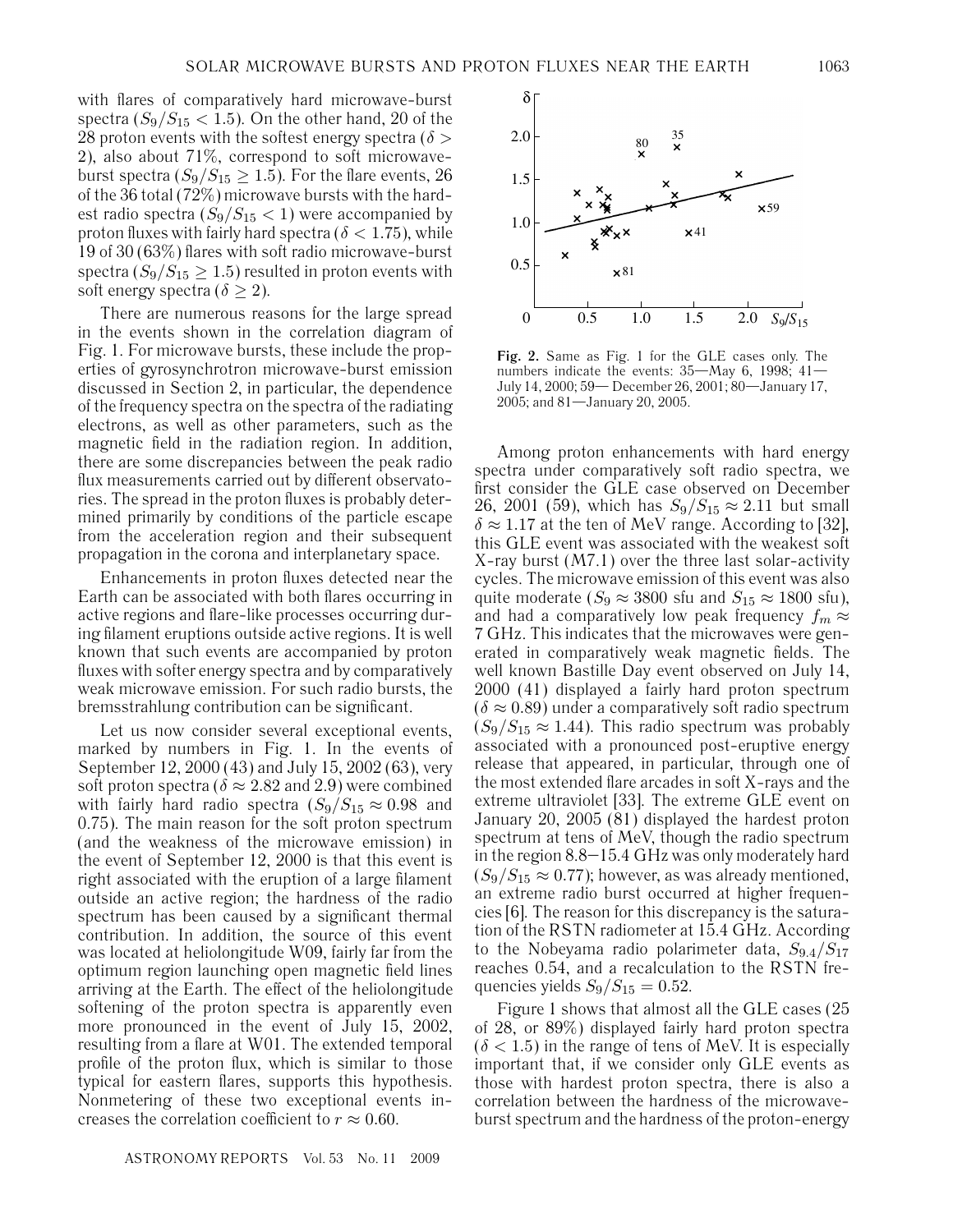

**Fig. 3.** Correlation between the peak frequency of microwave bursts  $f_m$  and the proton-spectrum parameter  $\delta = \log(J_{10}/J_{100})$ . The notations are the same as in Fig. 1. The numbers indicate the events: 60—February 20, 2002; 63—July 15, 2002; and 81—January 20, 2005.

spectrum detected near the Earth (see Fig. 2). However, this correlation for the GLE events is not as strong as the correlation for the proton events as a whole, since the parameter  $\delta$  at tens of MeV varies over a smaller range for the GLE cases ( $\delta \approx 0.4$  – 1.9) than for the proton events as a whole ( $\delta \approx 0.4$ ) (Fig. 1)). For the GLE cases, the correlation coefficient between  $\delta$  and  $S_9/S_{15}$  is  $r \approx 0.41$ . When  $S_9/S_{15}$ increases from 0.25 to 2,  $\delta$  increases from 0.95 to 1.4, on average. Among the 17 GLE cases with the hardest radio spectra  $S_9/S_{15} < 0.9$ , the proton spectrum parameter was  $\delta$  < 1.2 in 13 cases (76%), while among eight GLE cases with comparatively soft radio spectra  $(S_9/S_{15} > 1.25)$ , six events displayed proton fluxes with comparatively soft spectra  $\delta \geq 1.2$  at tens of MeV.

The two GLEs with the softest proton spectra in the range of tens of MeV are distinguished in Fig. 2. The event of May 6, 1998 (35) had  $\delta \approx 1.89$  at  $S_9/S_{15} \approx 1.33$ , while the event of January 17, 2005 (80) had  $\delta \approx 1.81$  at  $S_9/S_{15} \approx 1$ . The ground SCR enhancements were among the weakest for these events (4 and 3.5%, respectively [32]), that probably excluded them from the total GLE ensemble. Figure 1 clearly shows that these combinations of  $S_9/S_{15}$  and  $\delta$  correspond well to the mean relationship between such parameters for the entire ensemble of events considered, but differ from larger GLEs by softer proton spectra in the range of tens of MeV.

## 4. CORRELATION BETWEEN  $f_m$  AND  $\delta$

Following the earlier works  $[25, 27-29]$ , we next analyze the relationship between the proton spectral index  $\delta$  and the peak frequency of the microwave bursts  $f_m$ , which also specifies the energy spectrum of particles accelerated in flares [31]. Figure 3 presents the results of such an analysis for the considered ensemble of western proton events observed in 1987– 2008, with GLE cases again marked by special symbols. We can again see a statistical correspondence between the hardness (softness) of the radio spectra and the hardness (softness) of the proton energy spectra detected near the Earth. When  $f_m$  increases from 3 to 35 GHz, the proton spectral index  $\delta$  decreases nearly from 2.1 to 1.0, on average. The correlation coefficient between  $f_m$  and  $\delta$  is  $r \approx 0.46$ . The spread of the points in Fig. 3 is mainly due to the same effects as those discussed in the preceding section. In addition, the available observations of many events provide no data for frequencies above 15.4 GHz, with this frequency thus representing a lower boundary for the peak frequency.

Among 31 events with soft radio spectra ( $f_m \leq$ 5 GHz), 21 (71%) displayed fairly soft proton-energy spectra ( $\delta \geq 2$ ). At the same time, 20 of 30 (67%) events with hard radio spectra ( $f_m \geq 15$  GHz) were accompanied by proton fluxes with hard energy spectra ( $\delta$  < 1.5). The event of July 15, 2002 (63) at a flare heliolatitude of W01 is again exceptional, combining a hard radio spectrum  $(f_m \approx 15.4 \text{ GHz})$  with one of the softest proton spectra ( $\delta \approx 2.9$ ). We indicated possible reasons for this seeming inconsistency in the preceding section. Another exception is provided by the weak-intensity proton event of February 20, 2002 (60), which combines a hard radio spectrum ( $f_m \approx$ 35 GHz) and a fairly soft proton spectrum ( $\delta \approx 2.34$ ) associated with a short-term impulsive flare. Such flares occurring at low altitudes in the corona are most often combined with hard radio spectra, but are accompanied by weak proton fluxes near the Earth. Neglecting these two exceptional events raises the correlation coefficient between  $f_m$  and  $\delta$  to  $r \approx 0.53$ .

The GLE cases considered separately also demonstrate a correspondence between their radio and proton spectra. Among 28 events, only two flares displayed soft radio spectra ( $f_m \leq 5$  GHz), nine events displayed medium-hard radio spectra ( $f_m \approx$  $7 - 12$  GHz), and 17 events ( $\approx 61\%$ ) displayed hard radio spectra ( $f_m \geq 15$  GHz). Among 11 events with soft and moderate radio spectra ( $f_m \leq 9-12$  GHz), the proton spectra at energies of tens of MeV were also comparatively soft ( $\delta \geq 1.3$ ) in seven cases. Among 17 cases of GLEs with hard radio spectra  $(f_m \geq 15 \text{ GHz})$ , only two events displayed comparatively soft proton spectra ( $\delta > 1.3$ ), while nine had harder spectra, with  $\delta$  < 1.0. Thus, the  $f_m$  values for the GLEs also show a statistical correspondence between the radio and proton spectra.

ASTRONOMY REPORTS Vol. 53 No. 11 2009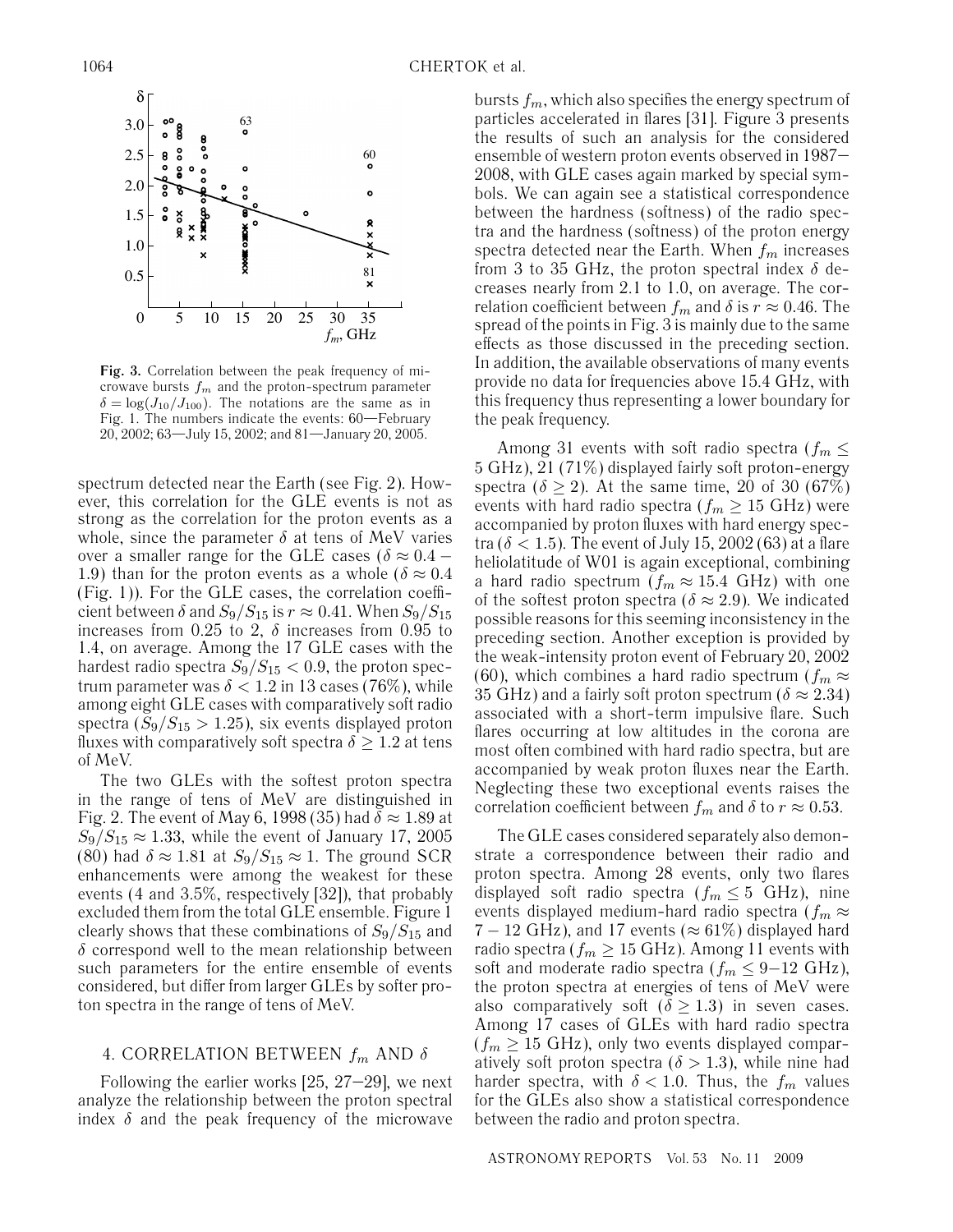## 5. CORRELATION BETWEEN  $S_{17}/S_{35}$  AND  $\delta$

Thirty-one of the 86 events considered are provided with the radio data at frequencies  $\geq$  35 GHz, mainly by the Nobeyama observations (and Bern data for event No. 29). This enables us to compare the proton spectral index  $\delta$  with the ratio of the peak radio fluxes at 17 and 35 GHz  $(S_{17}/S_{35})$ . Figure 4 presents the results obtained, and again shows a statistical correspondence between the hardnesses of the proton spectra near the Earth and the radio-burst spectra. When the radio parameter  $S_{17}/S_{35}$  increases from 0.25 to 4, the proton spectral index  $\delta$  increases from 1.4 to 2.4, on average. However, this tendency is more weakly expressed than the analogus relation between  $\delta$  and the ratio of the peak fluxes at 8.8 and 15.4 GHz  $(S_9/S_{15}$ , see Section 3). The correlation coefficient between  $S_{17}/S_{35}$  and  $\delta$  is  $r \approx 0.35$ . The significant spread of the points in Fig. 4 is due to the effects noted above and the comparatively low number of events considered. Another possible reason for the spread is that the spectral maxima of radio sources located near the bases of loops and closely related to the parameters of the radiating electrons could be located between 17 and 35  $GHz<sup>3</sup>$ . The relationship between the radio intensity and the parameters of accelerated electrons are different on either side of the spectral maximum. On the other hand, as a rule, radio emission at 9 and 15 GHz radiated by sources at the bases of loops is optically thick, and  $S_9/S_{15}$  indirectly indicates the peak frequency of the microwave spectrum in most cases.

The ratio of the peak radio fluxes at 17 and 35 GHz may be a good indicator of the hardest radio spectra. When  $S_{17}/S_{35} \leq 1$ , the peak frequency of the corresponding microwave bursts is  $f_m \geq 24$  GHz. It is not surprising that most such events (see Fig. 4) have proton fluxes with fairly hard energy spectra: seven of nine events with  $S_{17}/S_{35} < 1$  display  $\delta < 1.6$ , including five cases of GLEs. One of the two remaining events with  $S_{17}/S_{35}$  < 1 but comparatively soft proton spectra is the event of February 20, 2002 (60), which we have already discussed in the preceding section as an example of a short-term impulsive flare accompanied by a weak proton flux near the Earth. The proton spectrum of the other event, which was observed on April 2, 2001 (49) and had  $\delta \approx 1.9$ , was moderate rather than soft. Some softening of the proton spectrum in this case could be associated with the decay phase of a very strong geomagnetic storm with  $D_{\rm st} = -387$  nT, observed on March 31.



**Fig. 4.** Correlation between the ratio of the peak fluxes of the flare microwave events at 17 and 35 GHz  $(S_{17}/S_{35})$ and the proton spectral index  $\delta = \log(J_{10}/J_{100})$ . The notations are the same as in Fig. 1. The numbers indicate the events: 16—June 12, 1990; 30—February 20, 1994; 31—October 20, 1995; 49—April 2, 2001; 59— December 26, 2001; 60— February 20, 2002; 75—April 11, 2004; and 81—January 20, 2005.

If the peak frequency is below 24 GHz,  $S_{17}/S_{35} \geq$ 1 for both harder and softer spectra. This can distort the correlation between  $S_{17}/S_{35}$  and the character of the proton spectra when  $S_{17}/S_{35} \geq 1$ , even the cases demonstrating a correspondence between the proton and radio spectra as revealed by other radio parameters. For example, the event of February 20, 1994 (30) had  $S_{17}/S_{35} = 1$ , because the peak radio fluxes were about 100 sfu at both frequencies due to the contribution of thermal bremsstrahlung. However, the peak frequency was  $f_m \approx 2.7$  GHz, that corresponds to the observed soft proton spectrum with  $\delta \approx 2.48$ . The three other events with the softest proton spectra, observed on June 12, 1990 (16), October 20, 1995 (31), and April 11, 2004 (75) (see Fig. 4) had essentially similar combinations of parameters, with the ratio  $S_{17}/S_{35}$  being decreased due to a significant contribution of the flat thermal spectrum.

The results presented here and in preceding sections show that the ratio of the peak fluxes at 8.8 and 15.4 GHz and the peak frequency are the preferred radio parameters for revealing correlations between the microwave-burst and near-Earth proton spectra. The ratio of the radio fluxes at 17 and 35 GHz describes well the hardest proton spectra at tens of MeV, including those for numerous GLEs. The next section shows that both the spectrum and the intensity of radio bursts at and above 35 GHz are indicators of considerable proton fluxes following solar flares.

<sup>&</sup>lt;sup>3</sup> The estimates of  $f_m$  obtained for the 16 most powerful events presented below in the table yield frequencies from 11 to 47 GHz, with a mean  $f_m = 33$  GHz.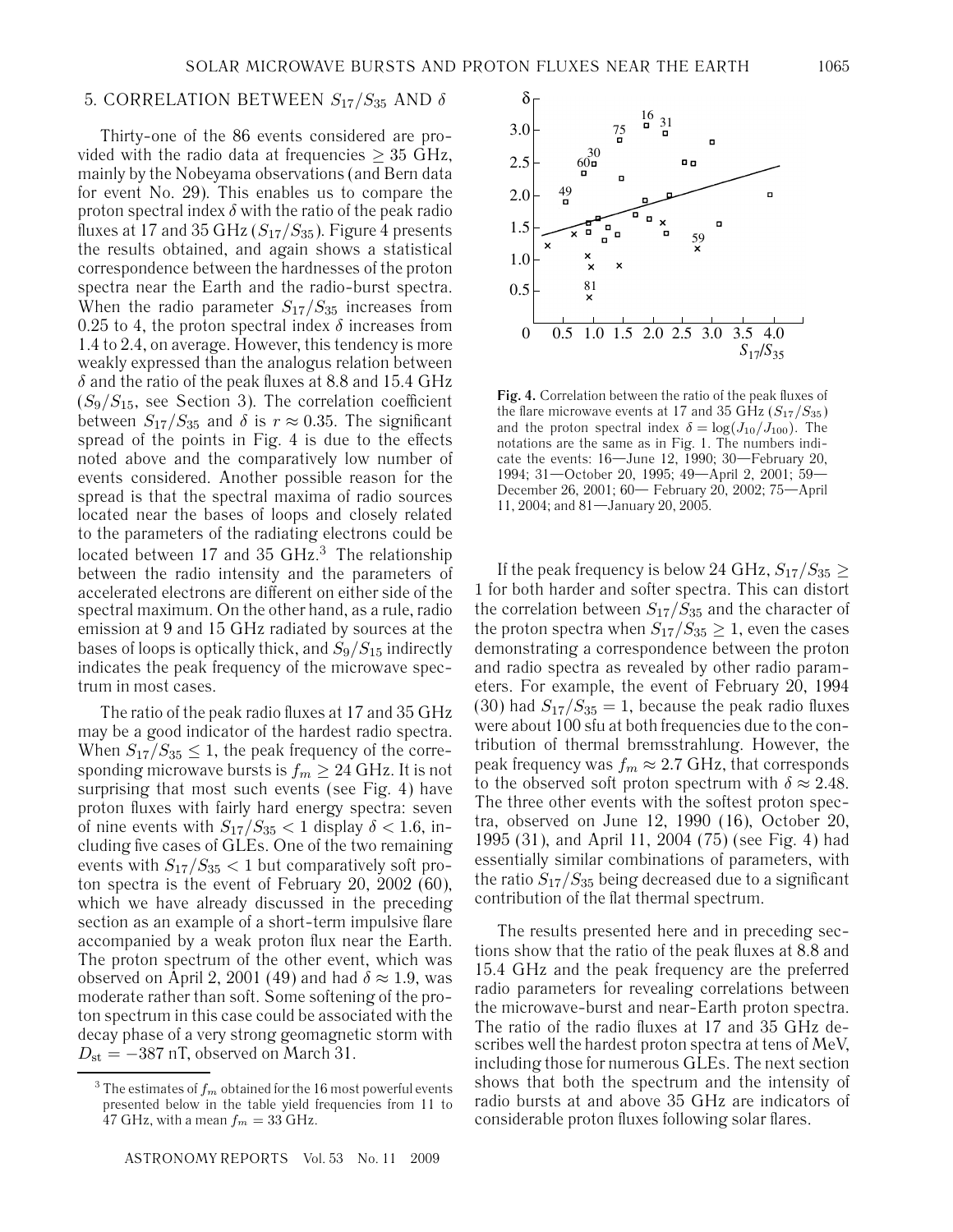#### 1066 CHERTOK et al.

Events with powerful 35 GHz radio bursts ( $S_{35} > 10000$  sfu) observed at Nobeyama (upper portion) and proton enhancements without powerful radio bursts (lower portion, see text). The frequencies  $f_m$  were obtained from the time profiles

| No.            | Date             | Time,   | Flare    |             | Radio burst    |             | Protons         | GLE,                     |
|----------------|------------------|---------|----------|-------------|----------------|-------------|-----------------|--------------------------|
|                |                  | UT      | class    | coordinates | $S_{35}$ , sfu | $f_m$ , GHz | $J_{100}$ , pfu | $\%$                     |
| A <sub>1</sub> | $1990 - 04 - 15$ | 02:59   | 2B/X1.4  | N32 E54     | 19600          | 11          | $<\!\!0.1$      | $\overline{\phantom{0}}$ |
| 13             | 1990-05-21       | 22:15   | 2B/X5.5  | N34 W37     | $37\,800$      | 47          | $18\,$          | $24\,$                   |
| A2             | 1991-03-22       | 22:44   | 3B/X9.4  | S26 E28     | 142000         | $35\,$      | $55\,$          |                          |
| A3             | 1991-03-29       | 06:45   | 3B/X2.4  | S28 W60     | 10800          | $30\,$      | $<\!\!0.1$      |                          |
| A4             | $1991 - 05 - 18$ | 05:13   | 2N/X2.8  | N32 W87     | 20 300         | 26          | $<\!\!0.1$      |                          |
| A5             | 1991-06-04       | 03:41   | 3B/X12   | N30 E60     | $230\,000$     | $44\,$      | $\,2$           |                          |
| A <sub>6</sub> | 1991-06-06       | 01:09   | 3B/X12.5 | N33 E44     | $245\,000$     | $46\,$      | $4.8\,$         |                          |
| A7             | 1991-06-09       | 01:39   | 3B/X10   | N34 E04     | $73\,000$      | $36\,$      | $1.2\,$         |                          |
| 21             | $1991 - 06 - 11$ | 02:06   | 3B/X12.5 | N32 W15     | 45 000         | $30\,$      | $12\,$          | $12\,$                   |
| A8             | $1991 - 10 - 24$ | 02:38   | 3B/X2.1  | S15 E60     | $31\,500$      | $35\,$      | $<\!\!0.1$      |                          |
| 26             | 1992-11-02       | 02:54   | 2B/X9    | S23 W90     | 41 000         | $35\,$      | 70              | $6.5\,$                  |
| 49             | $2001 - 04 - 02$ | 21:48   | X17.1    | N18 W82     | 24 580         | $35\,$      | 4.8             |                          |
| A <sub>9</sub> | 2002-07-23       | 00:31   | 2B/X4.8  | S13 E72     | 14500          | $35\,$      | ${<}0.1$        |                          |
| 66             | 2002-08-24       | 01:00   | 1F/X3.1  | S02 W81     | 11 200         | $18\,$      | 27              | $14\,$                   |
| 81             | $2005 - 01 - 20$ | 06:46   | 2B/X7.1  | N12 W58     | 87500          | $28\,$      | 680             | 5400                     |
| 85             | $2006 - 12 - 13$ | 02:21   | 4B/X3.4  | S06 W24     | 13000          | 40          | 90              | $\boldsymbol{92}$        |
| B1             | 1990-05-28       | 04:30   | C1.4     | N36 W120    | 100            | $1.4\,$     | $43\,$          | $\,6\,$                  |
| 44             | $2000 - 11 - 08$ | 23:28   | 1N/M7.8  | N10 W75     | 140            | $2.8\,$     | 320             |                          |
| B <sub>2</sub> | $2001 - 04 - 18$ | 02:15   | C2.2     | S20 W115    |                |             | 12              | $26\,$                   |
| B <sub>3</sub> | $2001 - 08 - 15$ | 23:50   |          | W > 120     |                |             | $27\,$          |                          |
| 59             | $2001 - 12 - 26$ | 05:06   | 1B/M7.1  | N08 W54     | 740            | $6.9\,$     | $47\,$          | $13\,$                   |
| 62             | 2002-04-21       | $01:15$ | 1F/X1.5  | S14 W84     | 330            | $\bf 5$     | $20\,$          |                          |

## 6. EVENTS WITH POWERFUL BURSTS AT 35 GHz

It is well known [18] that western flares with powerful non-impulsive radio bursts at high frequencies are usually accompanied by appreciable enhancements in the proton fluxes detected near the Earth, and the most intense of them reach the GLE level. We demonstrated above a general correspondence between the proton spectra at tens of MeV and the spectra of radio bursts. We can illustrate these relationships using the collected microwave/millimeter bursts detected at the Nobeyama Observatory since 35 and 80 GHz observations began in 1990.

The upper portion of the table presents data on 16 events in 1990–2008 and selected according to a strict criterion, including only events with maximum 35 GHz burst fluxes  $S_{35} > 10000$  sfu. Seven of these events are the western proton enhancements considered above; these are listed in the table under the same numbers as in the Main Table. New events presented in the table are indicated by numbers with the letter "A." Analysis of the data on flares and accompanying proton fluxes reveals the following. All the events have hard radio spectra, with thirteen being extremely hard, with peak frequencies  $f_m \geq 35$  GHz. These include the well known events of June 1991, the two strongest recent proton enhancements, observed on January 20, 2005 (81) and December 13, 2006 (85), etc. As one could expect, in 4 cases (A1, A5, A8, A9), the near-Earth proton fluxes were considerably weakened due to the high eastern longitudes of the flares  $(E > 50^{\circ})$ . Among the remaining 12 western and

ASTRONOMY REPORTS Vol. 53 No. 11 2009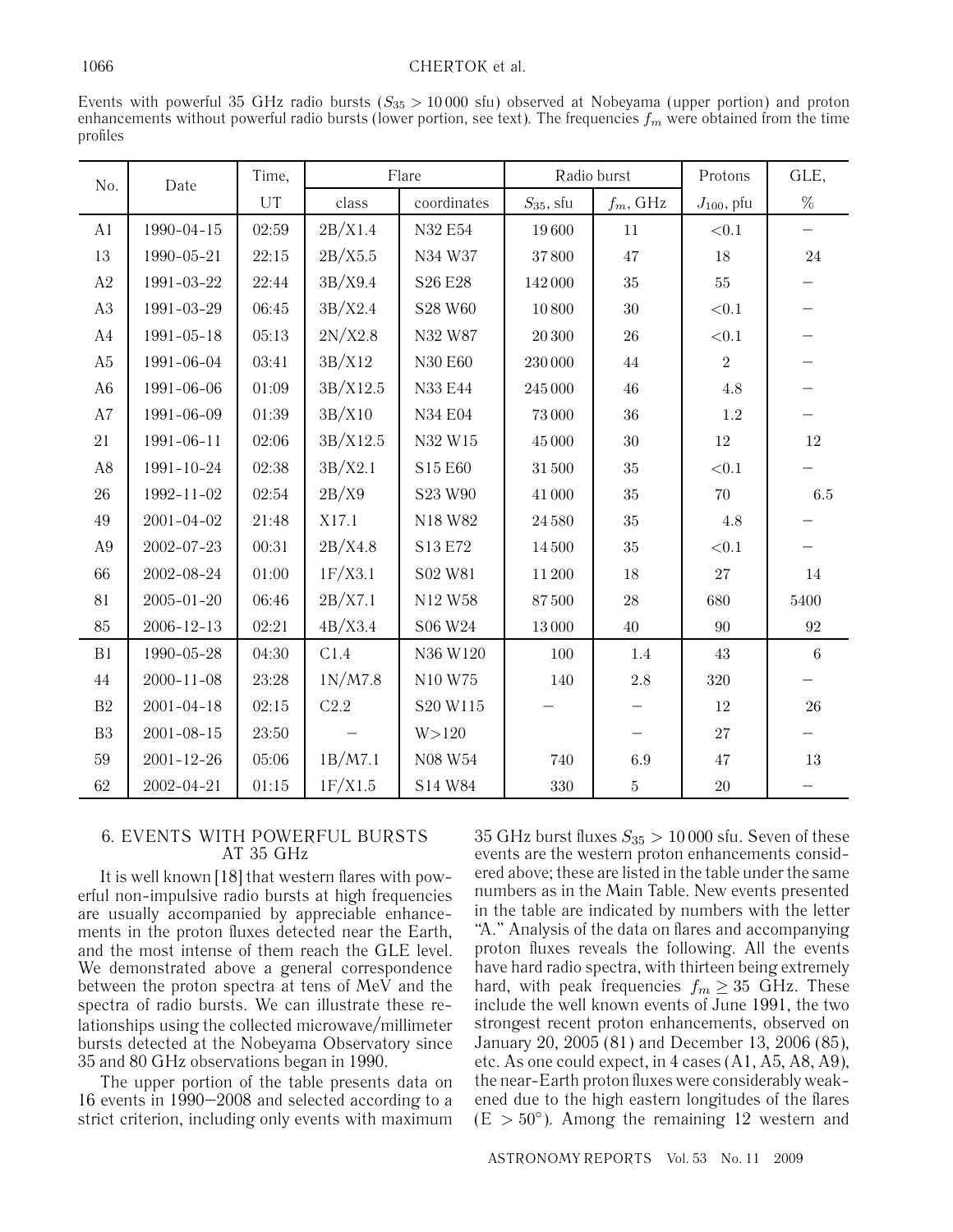moderately eastern events, 10 events displayed proton fluxes at  $E > 100$  MeV  $J_{100} = 1.2 - 680$  pfu, with seven of these being especially large,  $J_{100} > 10$  pfu, and with six cases of GLEs. In the last two cases (A3 and A4), the near-Earth proton fluxes were fairly weak, though the microwave bursts were powerful, the locations of the flares favorable (W60 and W90), and type II and type IV meter-wavelength bursts were observed. The A3 microwave burst was short, and proton fluxes associated with impulsive flares are known to usually be fairly weak. The event A4 was a powerful, prolonged X-ray flare near the western limb, and could be a proton event according to a number of features. It is possible that the magnetic connection between the event and the Earth was unfavorable in this case for unknown reasons.

To consider proton events that are missed by the criterion  $S_{35} > 10000$  sfu, the lower portion of the table contains data on six additional SCR events (under numbers used in the Main Table with the added letter"B") with significant near-Earth proton fluxes,  $J_{100} \geq 10$  pfu, corresponding to flares observed from 21–22 UT to 07–08 UT by the Nobeyama polarimeters. One can see that three events associated with flares occurring far behind the western limb (B1, B2, and В3) and, consequently, any microwave bursts could not be detected at the Earth. Of the three remaining events, two (59, 62) had high intensities at 9.4 GHz (4190 and 2480 sfu, respectively) and soft frequency spectra with low intensity at high frequencies. In particular, event 62 displayed a significant radio flux (15 000 sfu) at  $f \approx 1$  GHz, in the decimeterwavelength range, which corresponds to a fairly soft SCR energy spectrum. There Several other proton events for earlier years are known, which were not preceded by any flares with powerful radio bursts [23].

Summarizing the data analyzed, we conclude that most flares with powerful high-frequency bursts  $(S_{35} > 10000 \text{ s}$ fu) and extremely hard radio spectra  $(f_m \geq 35 \text{ GHz})$  are accompanied by significant proton fluxes near the Earth with  $J_{100} > 1-10$  pfu. It is important that this is true for both western and moderately eastern flares. The latter can also result in strong SCR enhancements when their 35 GHz fluxes are extremely high. On the other hand, among flares that were not hidden behind the limb, there were only a few proton events with  $J_{100} > 10$  pfu, which were not accompanied by powerful hard bursts at 35 GHz. On the whole, we conclude that powerful highfrequency microwave radio bursts are informative indicators of the acceleration of significant proton fluxes in flares occurring in strong magnetic fields [6].

This conclusion finds additional support if we examine the largest radio bursts and proton events contained in the Main Table that are associated with flares with no Nobeyama radio polarimeter data at

35 GHz. In this case, we must limit high frequencies considered to 15.4 GHz. Of 14 such events with powerful ( $S_{15} > 5000$  sfu) and hard ( $f_m \ge 15.4$  GHz) radio bursts, 11 displayed significant near-Earth proton fluxes,  $J_{100} \geq 1$  pfu, with  $J_{100} \geq 45$  pfu in seven cases. On the other hand, among 19 proton enhancements with  $J_{100} \geq 1$  pfu, 17 events occurred after powerful microwave bursts  $(S_{15} > 5000 \text{ s}$ fu), while 11 displayed fairly hard radio spectra with  $f_m \geq$ 15.4 GHz. Almost all recent outstanding proton enhancements, including the events of October 29, 2003 (71), November 2, 2003 (72), and November 4, 2003 (73), as well as the eastern event of September 7, 2005, which falls outside our consideration, correspond to this type of event. Note that the well known Bastille Day event observed on July 14, 2000 (41) is not an event of this type, since its powerful flux ( $S_{15} \approx 6100$  sfu) displays a moderate rather than a hard spectrum, with  $f_m \approx 8.8$  GHz. In the event of the October 2003 series observed on October 28, 2003 (70), a powerful burst saturated the detectors at the levels  $S_9 \approx 70000$  sfu and  $S_{15} \approx 57000$  sfu; according to its duration, the flux at 15.4 GHz was higher than at 8.8 GHz, indicating  $f_m > 15.4$  GHz.

### 7. CONCLUSIONS

Our analysis of proton events of 1987–2008 and associated with flares occurring in the western half of the solar disk supports the results of [28, 29], which were based on an analysis of similar events of 1966–1986. Thus, events observed during four solaractivity cycles support the existence of a statistical correspondence between the frequency spectra of microwave solar bursts and the energy spectra of near-Earth proton fluxes at energies of tens of MeV. We have found correlations between the ratio of the peak radio fluxes at 9 and 15 GHz  $(S_9/S_{15})$  and the peak frequency of the microwave bursts  $f_m$ , on one hand, and the proton spectral index  $\log(J_{10}/J_{100})$ , on the other hand. The proton index is determined by the ratio of the peak proton fluxes in the  $E > 10$  MeV and  $E > 100$  MeV channels ( $J_{10}$  and  $J_{100}$ ), and is equivalent to the power-law index  $\delta$  of the integrated energy spectrum,  $J_E \propto E^{-\delta}$ . Flares with soft radio spectra  $(S_9/S_{15} \geq 1.5$  and  $f_m \leq 5$  GHz) are accompanied by proton fluxes with soft (steep) energy spectra ( $\delta \geq$ 1.5−2), while proton fluxes with hard (flat) energy spectra ( $\delta \leq 1.5$ ) correspond to flares with hard microwave radiation  $(S_9/S_{15} \leq 1$  and  $f_m \geq 15$  GHz).

The ratio of the peak burst fluxes at 17 and 35 GHz,  $S_{17}/S_{35}$ , also displays a statistical relation to the proton spectral index  $\delta$  near the Earth. However, the correlation with the proton-energy spectrum is weaker for  $S_{17}/S_{35}$  than for  $S_9/S_{15}$  and  $f_m$ . This may indicate that 17 and 35 GHz are often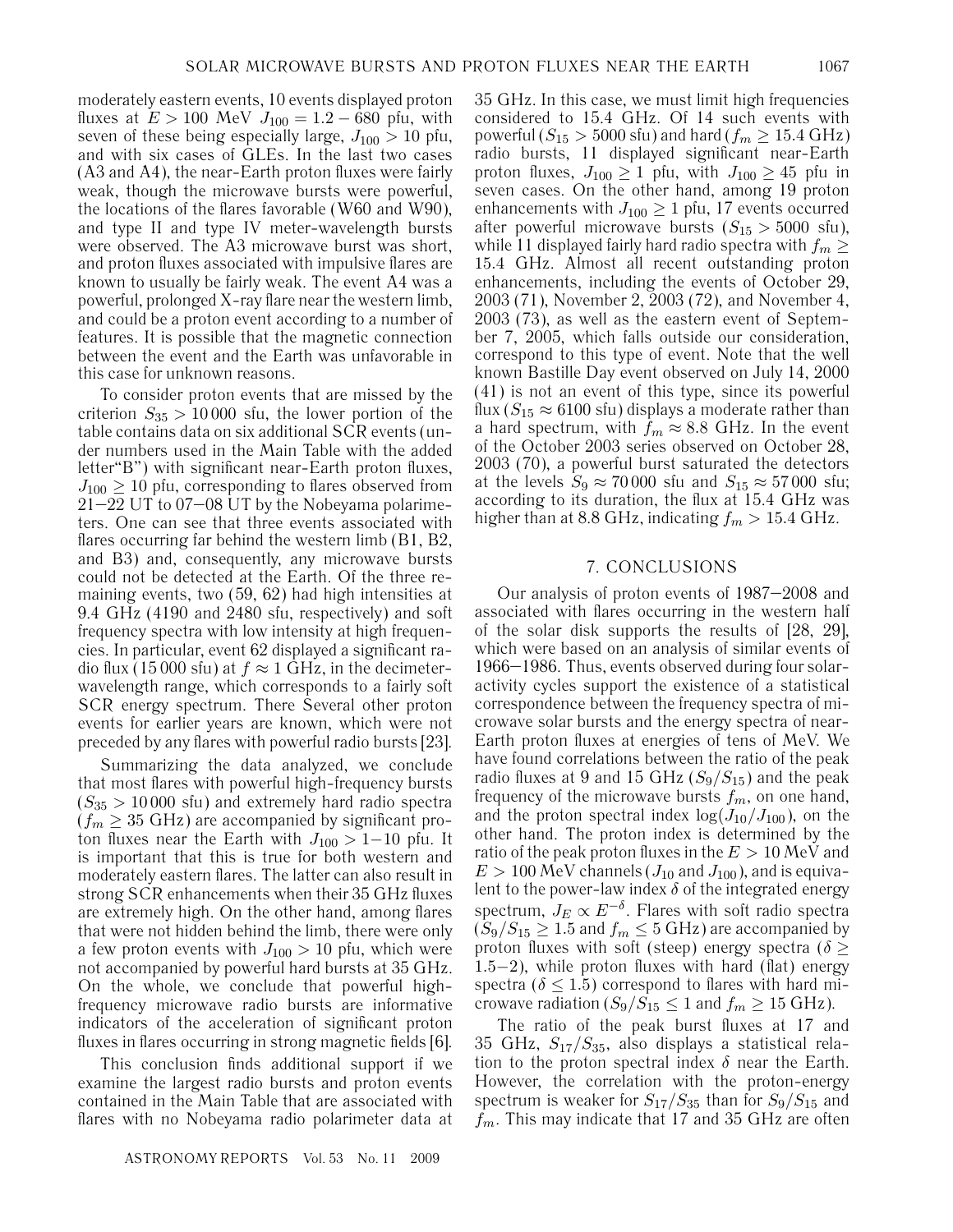located on different sides of the spectral maximum, that complicates the relationship between  $S_{17}/S_{35}$ and the parameters of the radiating electrons. In addition,  $S_{17}/S_{35}$  does not contain information on the peak frequency  $f_m$  when  $S_{17}/S_{35} > 1$  ( $f_m <$ 5−10 GHz). On the other hand, high-frequency microwave bursts that combine extremely hard frequency spectra  $(S_{17}/S_{35} < 1$  and  $f_m \geq 35$  GHz) with considerable radio fluxes ( $S_{35} \ge 10000$  sfu) are typical for most large proton events  $(J_{100} > 1-10)$  pfu) with hard energy spectra, making it possible to identify extreme proton events of the last solar cycle. This can be understood if radio bursts with such characteristics act as indicators of the acceleration of large numbers of particles in flares occurring within strong magnetic fields [6].

Our results indicate that the microwave-burst frequency spectrum, which depends, in particular, on the energy spectrum of the radiating electrons, also represents the energy spectrum of protons detected near the Earth as SCRs. It is important that information on the accelerated-particle spectrum at tens of MeV is preserved, despite the complexities of the escape and propagation of protons and other effects. The correlation between the flare radio spectra and the proton-flux energy spectra cannot be explained by the "big flare syndrome" [26] mentioned above. It provides an important argument that, in most cases, the acceleration of protons arriving at the Earth (or at least their first impulsive acceleration) occurs directly in flares, not in shock associated with corresponding coronal mass ejections [6]. It is possible that protons are indeed accelerated by shocks in rare events, where significant proton fluxes are observed together with weak radio bursts, such as the event of November 9, 2000 (44). It is not unlikely that this may be true for the events of September 30, 1998 (37) and September 12, 2000 (43) as well. The few remaining events with weak radio bursts also display weak proton fluxes, and the seeming inconsistency between the soft proton spectra and, at first glance, hard radio spectra can be fully explained by the contribution of flat-spectrum thermal bremsstrahlung.

The high-energy acceleration of electrons and protons can occur in flares during both the primary impulsive energy release and the post-eruptive phase (see, for example, [34]). One modern model [35, 36] suggests that particle acceleration occurs in two stages: first, electrons and protons are accelerated within a high-temperature, turbulent current sheet in a region of magnetic reconnection, with subsequent acceleration occurring during the collapse of loop-like magnetic traps.

Our analysis significantly clarifies upon the results obtained in [5], which presents two important conclusions. The first is that the narrow Gaussian

distribution of the proton spectral index  $\delta$ , which has a pronounced maximum at  $\delta \approx 1.5$ , suggests the existence of a characteristic spectrum for particles accelerated in powerful flares. The second is that the ratio  $J_{10}/J_{100}$  increases by nearly an order of magnitude (the proton spectrum softens) from impulsive flares of moderate duration to events with prolonged soft X-ray radiation from post-eruptive loops. We have shown that the spectra of particles accelerated in flares vary widely, depending on the conditions (in particular, the magnetic-field strength) in the acceleration region, which affects both the microwaveburst frequency spectra and the proton-flux energy spectra detected near the Earth. It is important that this is true for both flares with soft spectra (with prolonged post-eruptive energy release), as was found in [5], and for flares with hard spectra (with predominant acceleration in impulsive phases occurring at low altitudes within strong magnetic fields above sunspots), including GLEs.

Our study demonstrates the relationship between the flare and SCR spectra indirectly, through the frequency spectra of microwave bursts generated by subrelativistic electrons. Meanwhile, for rare, most powerful flares, the energy spectrum of protons accelerated to energies >300 MeV can be directly estimated from the spectrum of the high-energy pion gamma-ray emission, whose maxima are typically located at photon energies of 70–100 MeV. In [37] evidences are presented that the SCR-proton energy spectrum reconstructed from ground-level enhancements are close to the spectrum of flare protons derived from the observed gamma-ray emission. This supports our conclusion that flare acceleration makes a significant contribution to the formation of the SCR spectra.

More and more data indicating that many SCR events must be considered as mixed cases combining both flare acceleration and acceleration in shocks preceding coronal mass ejections has become available in recent years [12–15]. Our results demonstrating a correlation between the flare-emission spectra and the near-Earth proton-flux energy spectra indicate that the characteristics of the initial SCR impulse are determined mainly by direct flare acceleration.

#### ACKNOWLEDGMENTS

The authors are grateful to the teams carrying out the issue of the Solar-Geophysical Data, observations of solar radio emission with the RSTN instruments and the Nobeyama polarimeters, as well as measurements of the proton fluxes at the GOES satellites, for the data used at the analysis. The authors thank A.V. Belov and V.G. Kurt for helpful discussions. This work was supported by the Russian